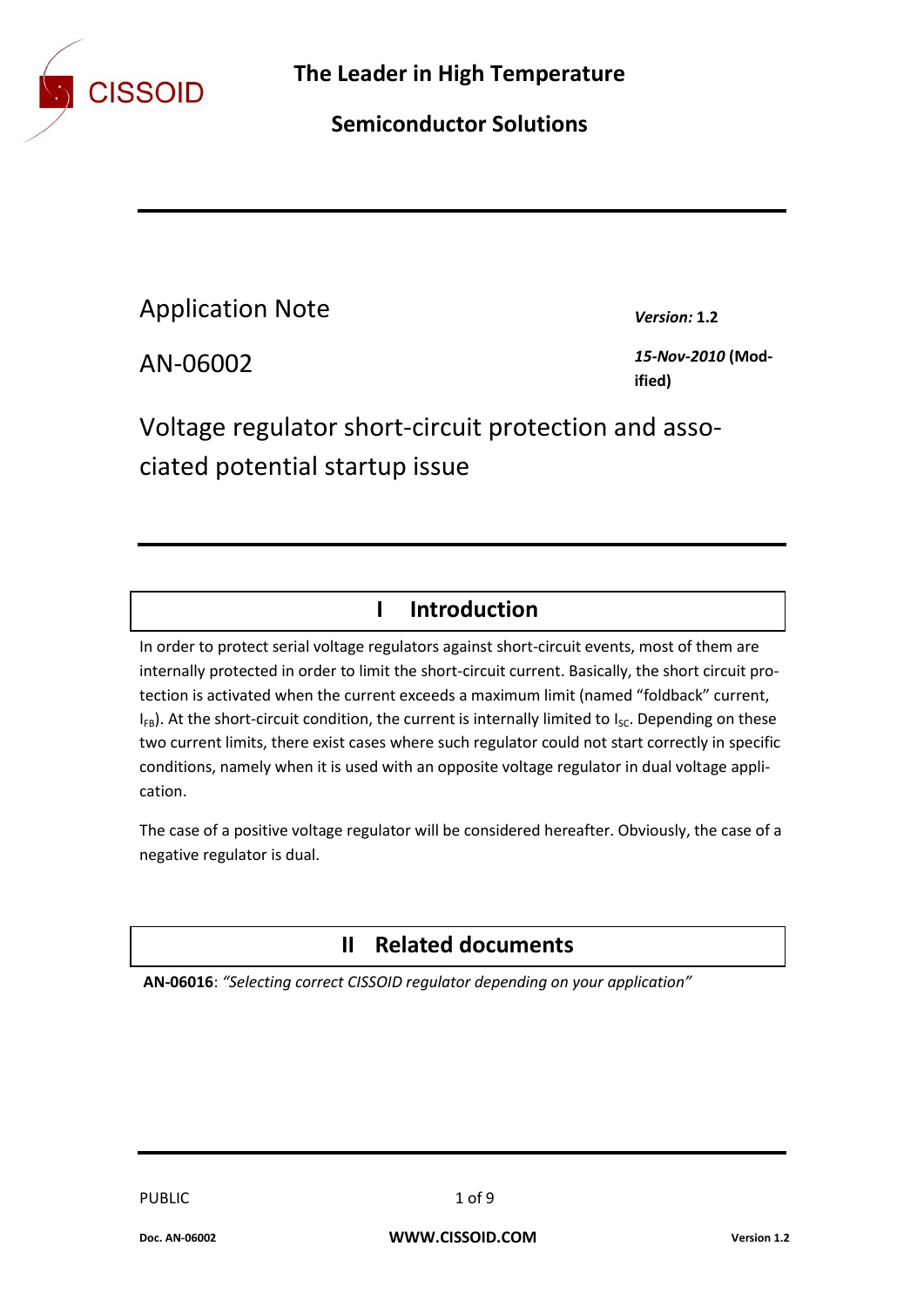### **III Linear regulator with current limiting protection.**

A typical linear voltage regulator architecture basically includes a voltage reference, a large pass transistor, a feedback amplifier and a short-circuit protection. The short-circuit protection is mostly characterized by two limit current values:

- The maximum current before activation of protection (also called the fold-back current  $I_{FB}$ ).
- The short-circuit current  $(I_{SC})$

Note that a regulator is usually specified to be functional up to a current level  $I_{max}$ . Between  $I_{max}$  and  $I_{FB}$ , the regulator could be functional but out of specifications (bad line and/or load regulation). Also, the actual value of  $I_{FB}$  is usually very dependent on the regulator dropout, temperature, process variations, …

## **IV Regulator DC operating point vs. load**

Figure 1 sketches typical voltage regulator DC output voltage characteristics with Isc either smaller (1), equivalent (2) or larger (3) than  $I_{FB}$ .



*Figure 1: Typical serial regulator DC characteristic with short-circuit protection level lower, equivalent or higher than the foldback current IFB.*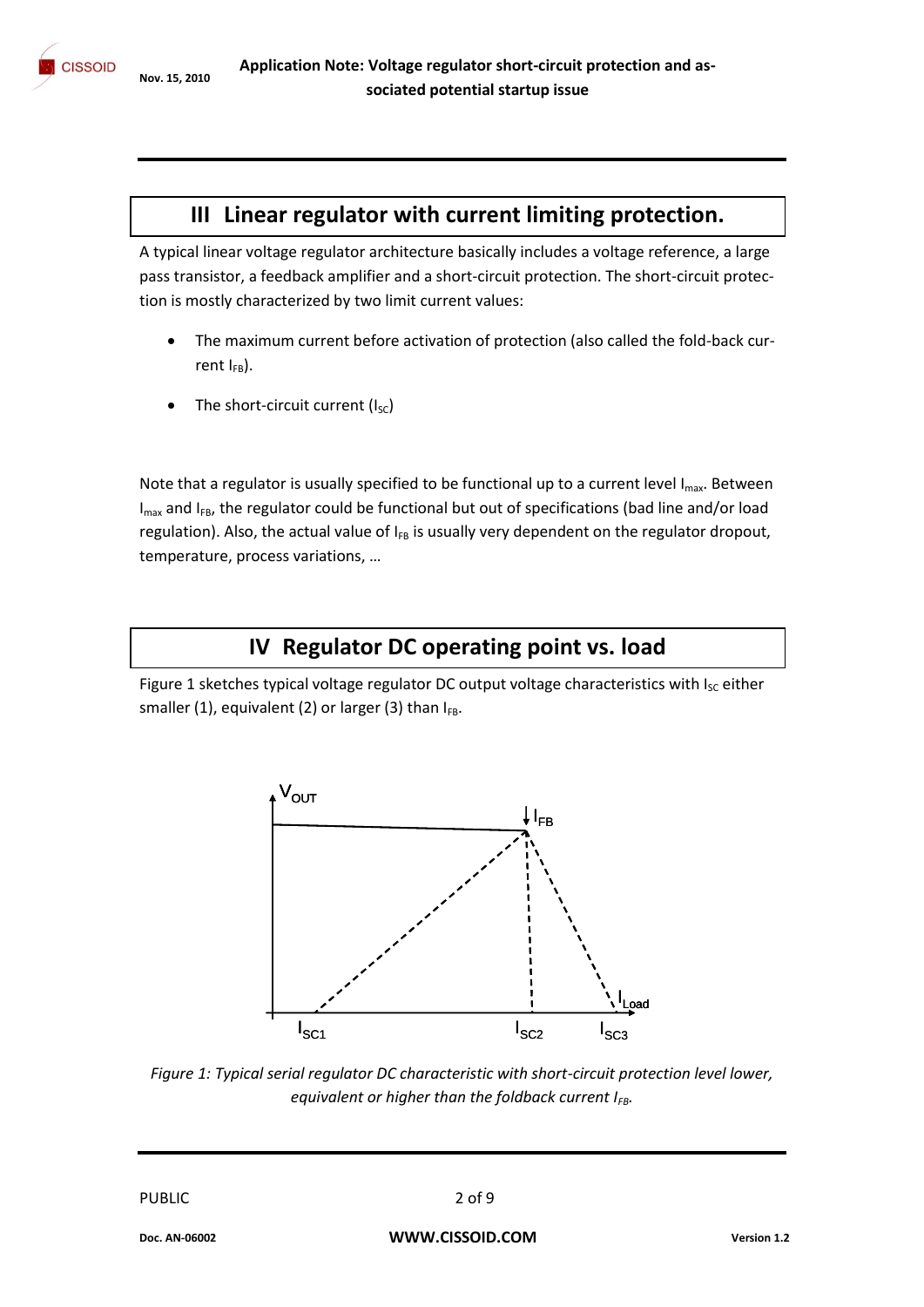Figure 2 depicts a typical linear DC generic load, consisting in a resistive load in parallel with an ideal current source.



*Figure 2: Generic DC load characteristic, consisting in a resistive part in parallel with an ideal current source part.*

In figure 1, we have only considered the positive voltage part of the regulator DC characteristic. To be correct, the negative voltage part should also be considered! This is often not considered, leading to unexpected behavior when using such regulator in dual (positive and negative) voltage applications. Figure 3 sketches two typical cases for this usually not considered DC part. These cases show that the current can be lower than  $I_{SC}$  for slightly negative output voltage. It also shows that the current can increase very quickly when the output voltage becomes more and more negative.

PUBLIC 3 of 9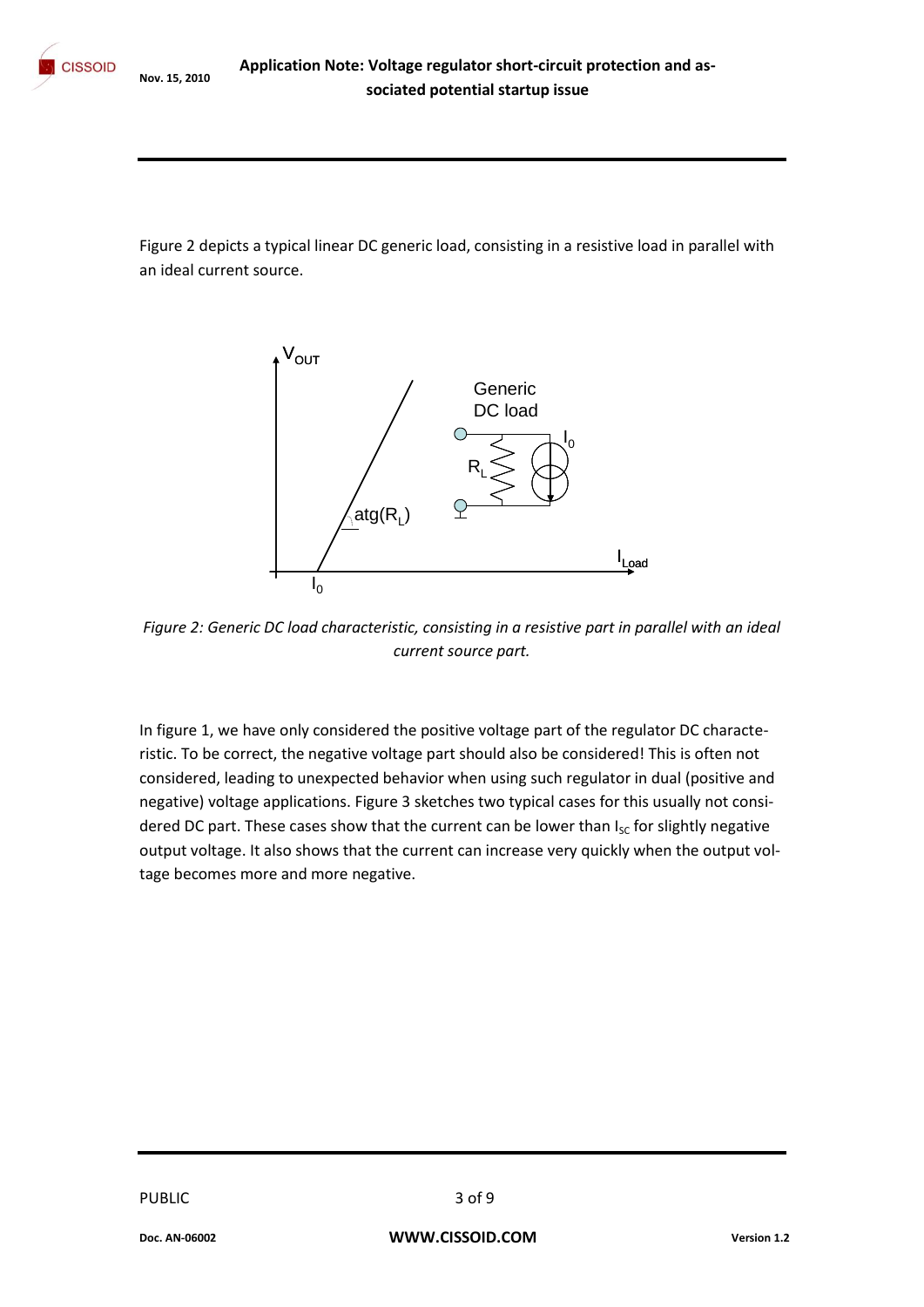**Application Note: Voltage regulator short-circuit protection and as-CISSOID** Nov. 15, 2010<br> **Sociated potential startup issue** 



*Figure 3: Example of 2 different regulator's DC characteristics. We now consider also negative Vout.*

The intersection of DC curves of figure 2 and 3 gives the actual DC point for a fixed load. If more than one intersection occurs, then the actual operating point cannot be guaranteed! (it will mostly depends on transients effects). Figure 4 sketches such intersection between figures 2 and 3. Depending on regulator load, one, two or even three stable operating points could be obtained. The actual intercept point will then depend on transient effects during start-up (capacitors, supply voltage ramp, …).

In practice, for protection purposes, voltage regulators used in dual voltage application are accompanied by external grounded reverse biased diodes on their output node. The effect of such a diode is that the regulator DC characteristic of figure 4 must only be considered down to about -0.7V (or less if Schottky diode is used). In some cases, this diode can reduce the number of DC stable point from three to one.

PUBLIC 4 of 9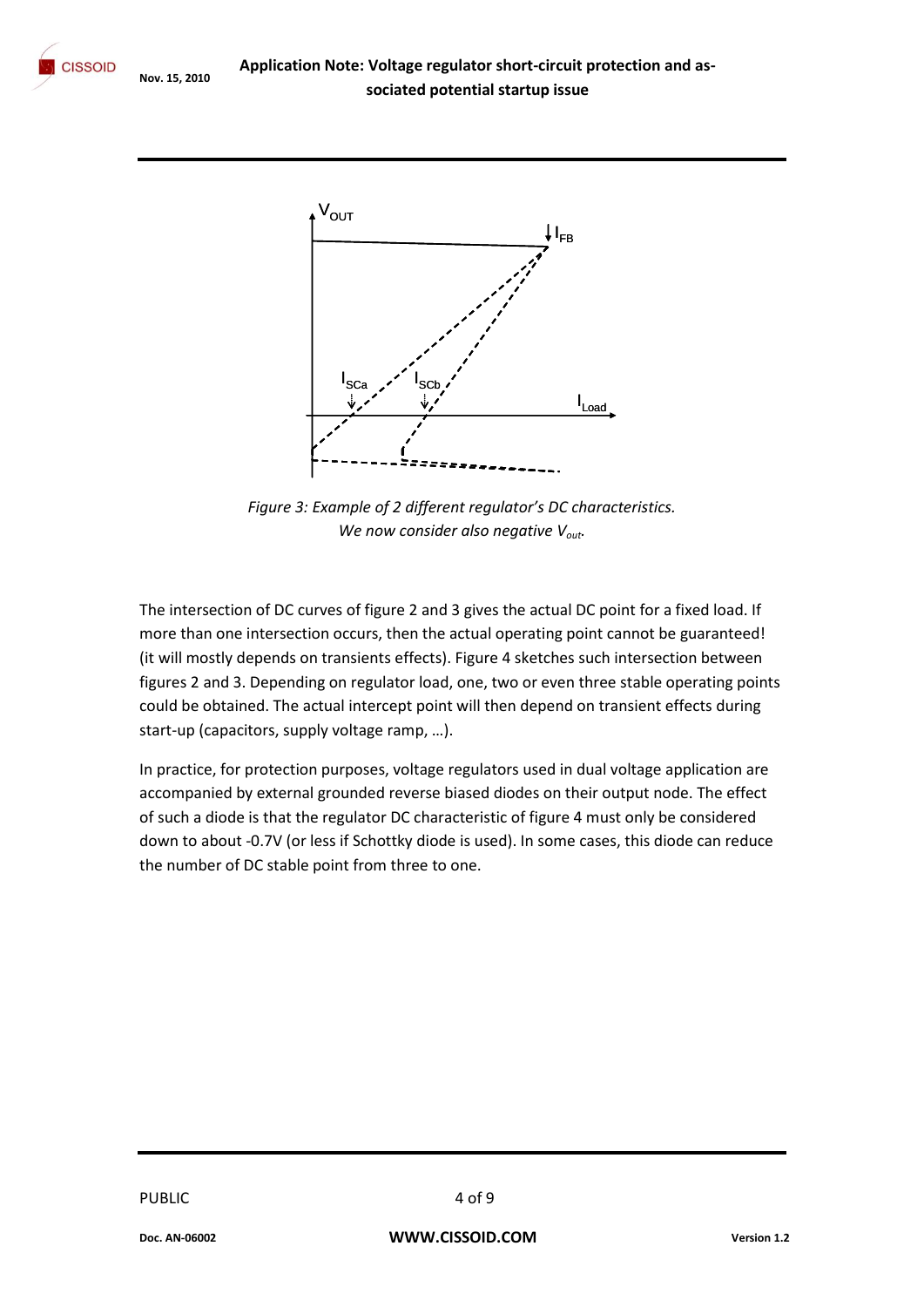

*Figure 4: DC locus of:*

- *Voltage regulator, with 2 different short-circuit current limits: Isc<sub>a</sub> or Isc<sub>b</sub>*
- *Generic load (resistive + current source) + reverse protection diode*

*In first case (Isca), 3 stable points exist (A, B, C). Note that point (C) should not be considered if a reverse diode is used.*

*In the second case (Iscb), only 1 stable point (A) exists.* 

# **V General considerations for correct startup**

The main requirements for correct startup can be extracted from figure 4, depending on the load and the short-circuit protection value.

#### **V.1 Single supply applications**

We consider here that the positive voltage regulator output voltage can only be zero or positive, i.e. that it exists nowhere in the system a negative supply able to force the output of

PUBLIC 5 of 9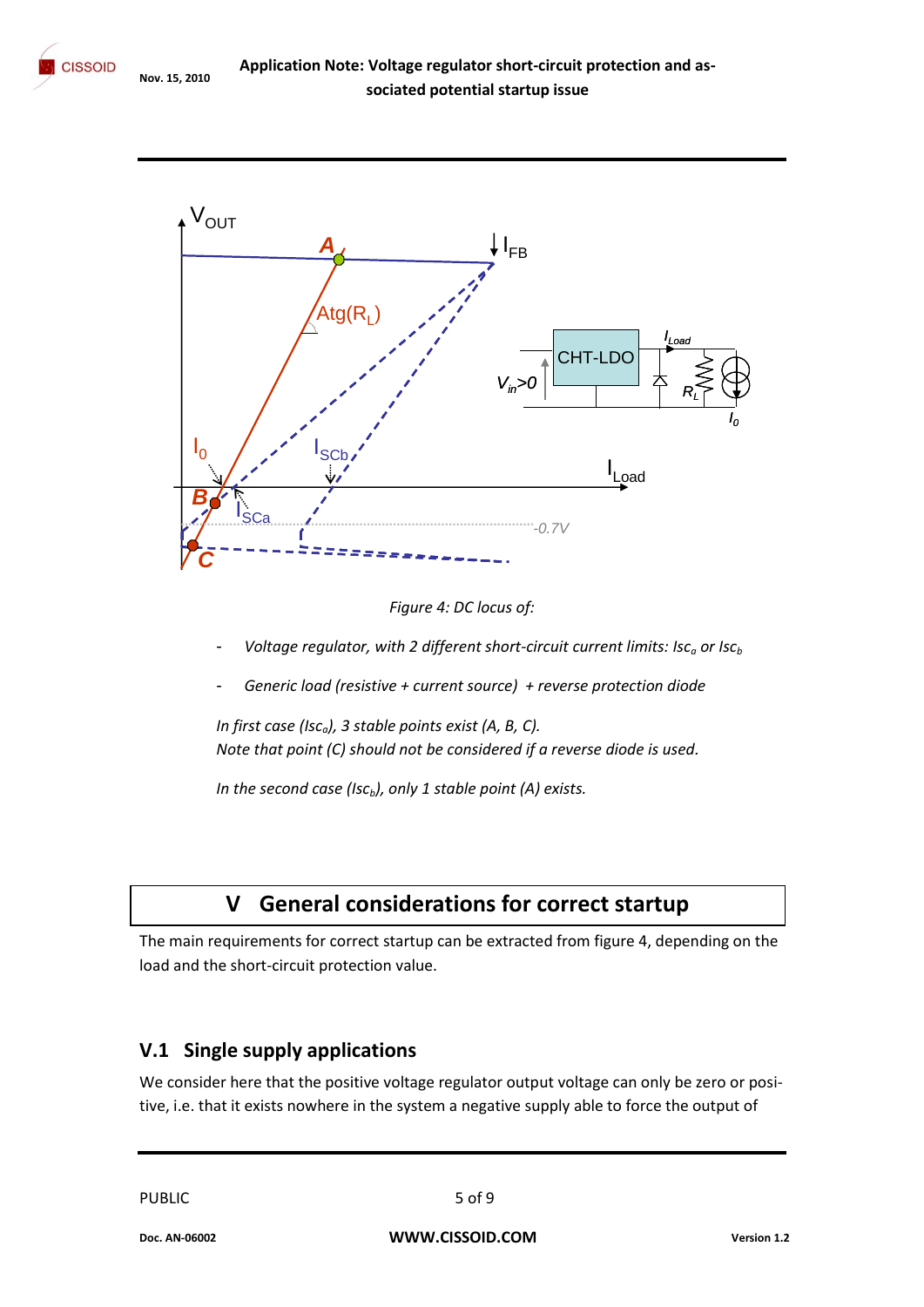the positive regulator to a negative voltage. In such case, the negative part of figure 4 can be neglected, reducing the number of possible stable points to one or two.

From the positive part only of figure 4, it is easy to see or extrapolate that:

- For a pure resistive load R<sub>L</sub> (i.e.  $I_0=0$ ), it exists one and only one stable point, regardless the (positive) value of the short-circuit protection level. This means that after some transient, such regulator with such load will always reach its right operating point. A voltage regulator with a low short-circuit current ( $\text{Isc}_a$ ) is a good choice for such a load as it leads to minimum energy losses in case of short-circuit, also avoiding thermal shutdown or destruction due to self-heating.
- **If an ideal current source (I<sub>0</sub>) load exists in parallel with a resistive load, two stable points** exist if  $I_0 > I_{\text{SC}}$ . As result, a regulator driving a load that includes a large current source must have a short-circuit current protection level  $I_{SC}$  large enough to guarantee its correct startup.

#### **V.2 Dual supply applications**

We consider here that besides  $R<sub>L</sub>$  and  $I<sub>0</sub>$  of figure 4, the positive voltage regulator load can also have a **direct** current path to an external negative supply (V<sub>N</sub><0) towards a resistive load R<sub>D</sub> (figure 5). It is called "direct" if this current path does not cross the ground node. It can easily be demonstrated that these three current paths (towards  $I_0$ ,  $R_L$  and  $R_D$ ) can be simplified to two equivalent current paths,  $I_{\text{Fqu}}$  and  $R_{\text{Fqu}}$ , defined as

- $I_{Equ} = I_0 V_N / R_D$
- $R_{Equ} = R_L / R_D$

PUBLIC 6 of 9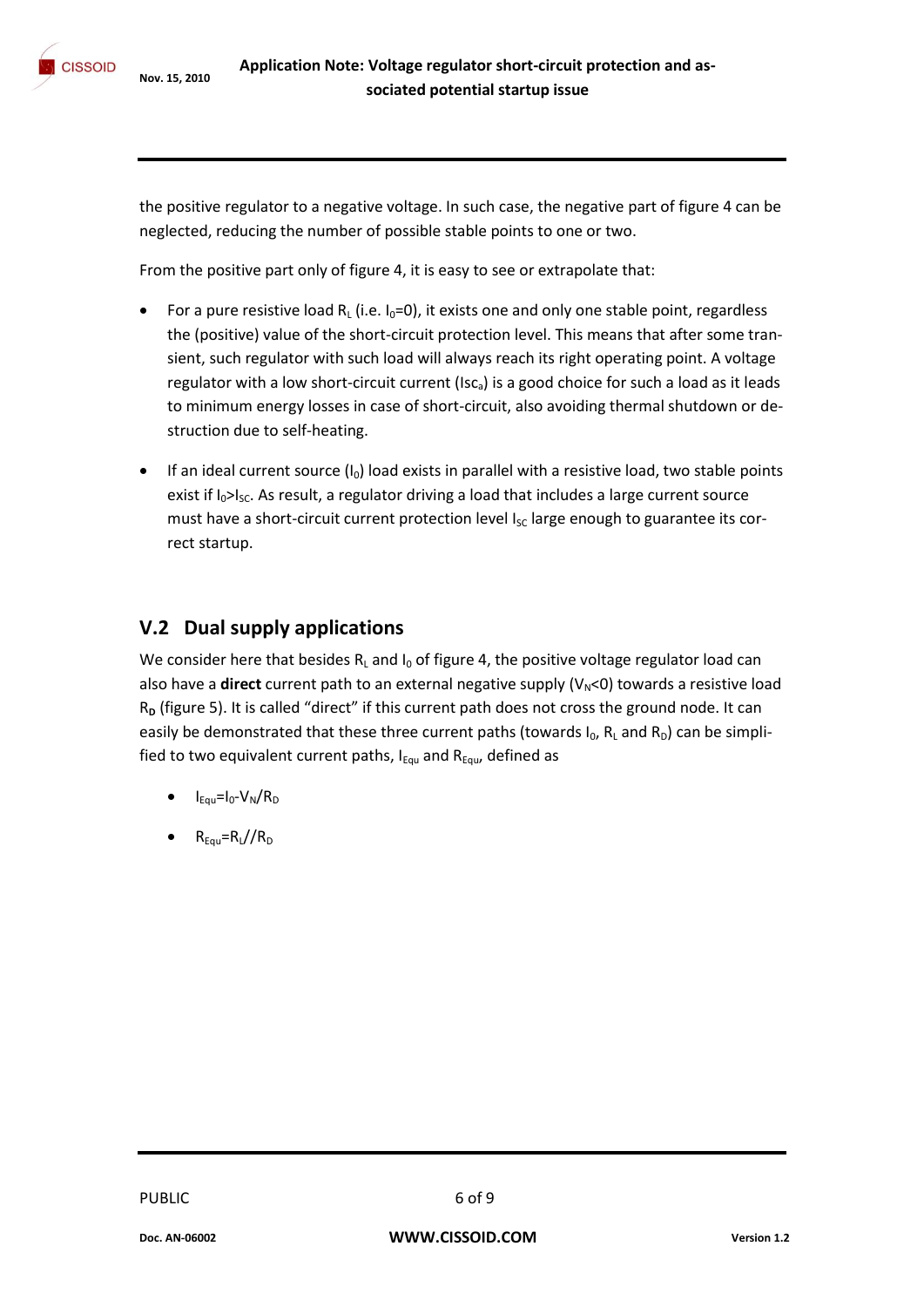



*Figure 5: DC locus for a positive voltage regulator with a generic load to ground and an aditional direct resistive (R<sub>D</sub>) path to an external negative voltage (V<sub>N</sub>).* 

If we assume a constant (negative)  $V_N$ , the direct current path through  $R_D$  acts like an IDEAL current source as  $V_N/R_D$  appears in the equivalent current source relation.

We can conclude that such a regulator, whose output node has a direct current path to a negative supply voltage, could have several DC stable operating points if the regulator shortcircuit protection level ( $I_{SC}$ ) is smaller than  $I_0$ -V<sub>N</sub>/R<sub>D</sub> (with V<sub>N</sub><0).

Note that if such regulator is used in a symmetrical voltage setup with only a resistive current path to ground  $(R<sub>L</sub>)$ , then this regulator will always correctly start. This is in fact equivalent to the "single supply" case, as this regulator does not see any opposite voltage. In this case, a regulator with a small short-circuit current  $(I_{sc})$  is the best choice.

## **VI Regulator choice depending on application load**

As explained in the previous section, if the regulator load is only resistive (i.e. no current source load) and if the regulator output has no resistive load connected directly to an oppo-

PUBLIC 7 of 9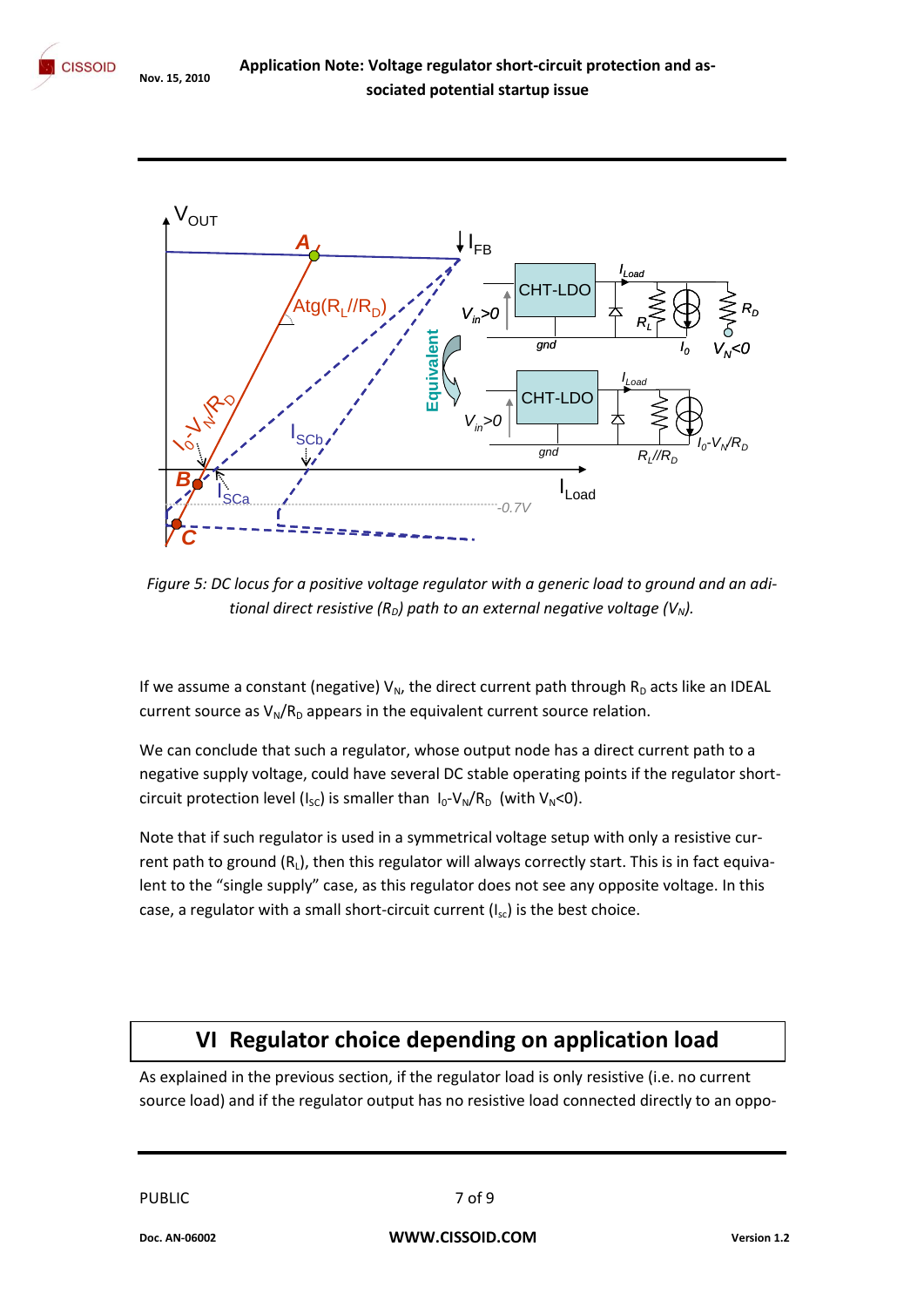

site voltage, then a regulator presenting a low short-circuit current value is the best choice. Otherwise, in order to guarantee correct startup and/or correct recovering after a shortcircuit event, a regulator with higher short-circuit protection value is required.

For each, positive and negative voltage regulator, CISSOID has developed two different versions of voltage regulators, mainly differing on their short-circuit current value.

Refer to CISSOID's application note **AN-06016**

*"Selecting correct CISSOID regulator depending on your application"*

PUBLIC 8 of 9